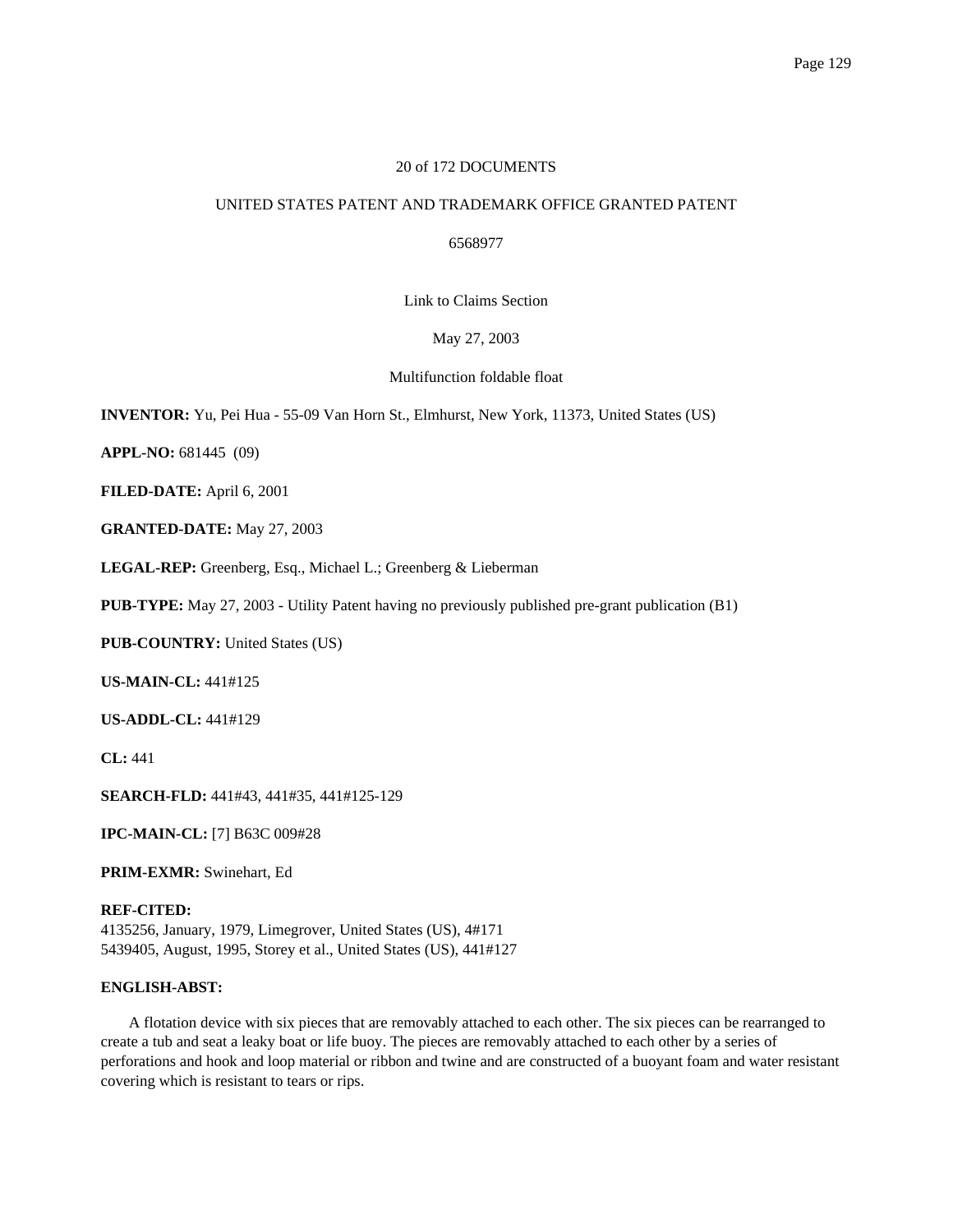### **NO-OF-CLAIMS:** 7

**EXMPL-CLAIM:** 1

**NO-OF-FIGURES:** 5

**NO-DRWNG-PP:** 2

**SUMMARY:**

#### BACKGROUND OF INVENTION

Many people in the United States and all over the world choose to go to the shorelines or lakes for relaxation on their breaks from work and school. Often people use flotation devices to enjoy the water at a lake, pool or ocean. There are flotation devices that fit in a circular fashion around children as they learn to swim. There are also life jackets approved by life guard associations and the Coast Guard as flotation devices to be used as life saving devices in case of a boating problems, or swimming difficulties. In the same vein, are life rafts that are self inflatable that are equipped on motor boats. The life saving devices, although pertinent to the field of flotation devices are not related intricately to the field of recreational flotation devices, and thus are not under the same categories as floating beds, inner tubes and the like.

There are many recreational flotation devices on the market. Most are inflatable and created of a thin plastic material that can be easily punctured. Some are in novelty shapes such as fish, or other sea creatures. However as will be shown in the discussion of related art, most flotation devices cannot change shape by having removably attached pieces.

U.S. Pat. No. 3,167,794 issued to Brown, on Feb. 2, 1965 shows a folding yoke life preserver. Brown's invention is unlike the present invention because it is a life saving device, not a recreational flotation device, it is one congruous piece, instead of many pieces that can be rearranged into different configurations, and it is intended to be worn by the user around their neck, not used as a seat, tub or boat.

U.S. Pat. No. 3,268,926 issued to Talalay on Aug. 30, 1966 shows a seat cushion. Talalay's invention is unlike the present invention because it is a life saving device, not a recreational flotation device, it is one congruous piece, instead of many different pieces that can be rearranged to create different shapes, and it would not function as a seat, tub or floating bed as can the present invention.

U.S. Pat. No. 3,727,249 issued to Bonthelius on Apr. 17, 1973 shows a folding yoke life presever. Bonthelius' invention is unlike the present invention because it is a life saving device, not a recreational flotation device, it is one congruous piece instead of many different pieces that can be rearranged to create different shapes, it is intended to be worn by the user, and it would not function as a seat, tub, or floating bed as can the present invention.

U.S. Pat. No. 4,729,331 issued to Eggleston, on Mar. 8, 1988 shows a lightweight inflatable swim raft anchor apparatus. Eggleston's invention is unlike the present invention because it is a flotation bed only, it has a suction device for attachment to the side of a pool, and it does not have removable flotation pieces to create different shapes such as a tub or seat.

U.S. Pat. No. 4,915,662 issued to Kent on Apr. 10, 1990 shows a marine fender and cushion device. Kent's invention is unlike the present invention because it is a seat cushion intended for motor boats, it is not intended to be a floating bed, seat or tub, it does not have removable pieces that can be rearranged to create different shapes, and it is not primarily a flotation device but instead a seat cushion that also has buoyant properties.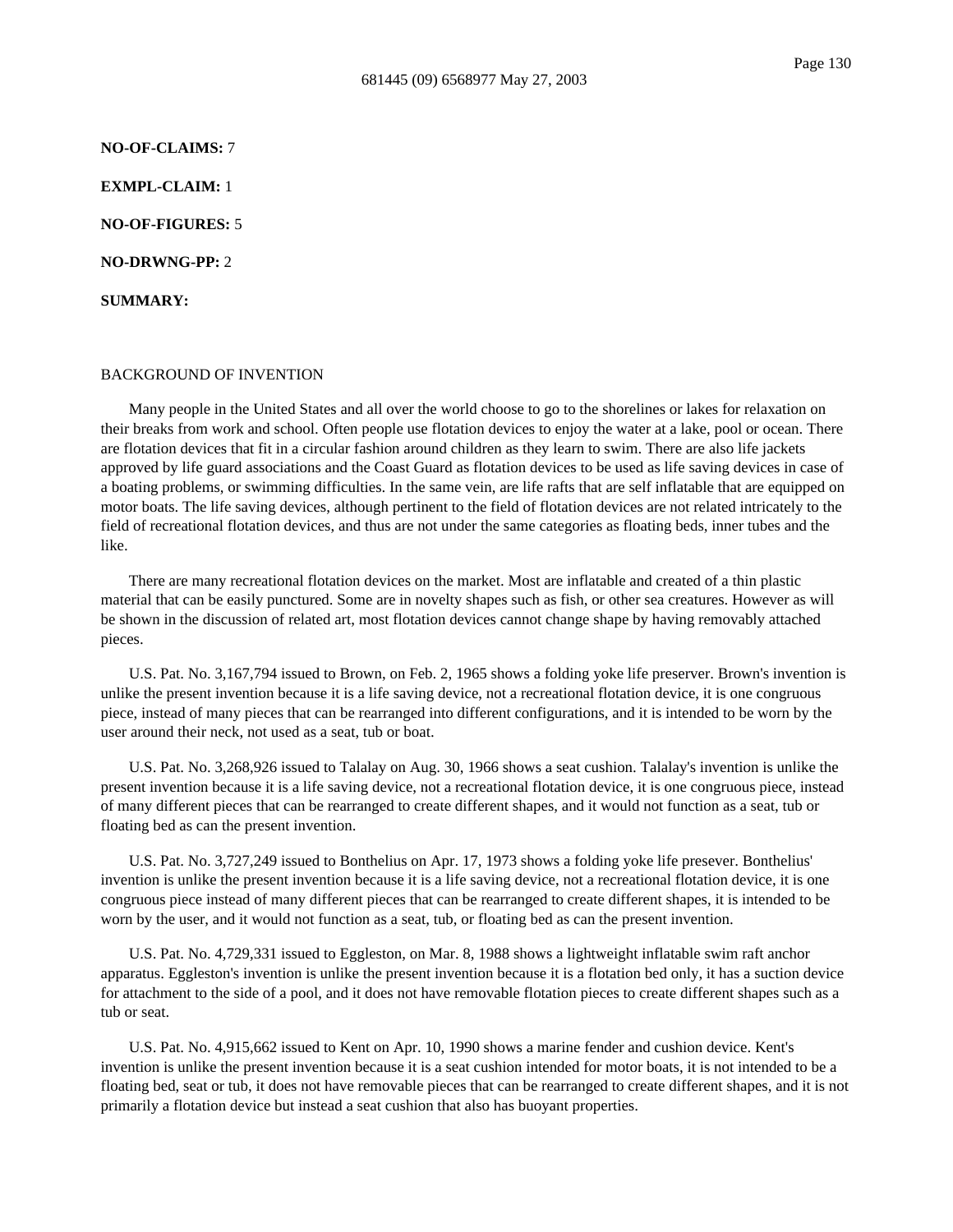U.S. Pat. No. 4,926,781 issued to Bauer on May 22, 1990 shows a portable personal flotation device. Bauer's invention is unlike the present invention because it is a wearable flotation device, it does not have removable pieces that can be rearranged to create a bed, tub or boat, it has a door for entering and exiting the flotation device, and it is made of styrofoam.

U.S. Pat. No. 5,562,514 issued to Rowe on Oct. 8, 1996 shows an individual flotation device. Rowe's invention is unlike the present invention because it does not have removable pieces that can be rearranged to create a tub, a boat, or a seat, and it is intended to be held onto instead of a flotation device that can be sat on.

U.S. Pat. No. 5,725,404 issued to Gomez, on Mar. 10, 1998 shows a floating bed assembly. Gomez' invention is unlike the present invention because it does not have removable pieces that can be rearranged to create a tub, boat or seat, it has telescopic members to change the length of the flotation device, and the pieces of the invention that are buoyant are only beneath the back, head, and feet of the user.

U.S. Pat. No. 5,833,505 issued to Huang on Nov. 10, 1998 shows a multipurpose float. Huang's invention is unlike the preaent invention because it cannot serve as a boat, or tub, the removable pieces are connected by means of screws not ribbon or twine, and it cannot hold the entire body of an adult user for flotation purposes.

U.S. Pat. No. 5,885,123 issued to Clifford on Mar. 23, 1999 shows a flotation device utilizing cylindrical foam tubes. Clifford's invention is unlike the present invention because it has sleeves to create different styles of floats instead of using ribbon or twine, and encompasses more individual pieces than the present invention.

U.S. Pat. No. 6,045,423 issued to Silvia on Apr. 4, 2000 shows a pool chair. Silvia's invention is unlike the present invention because it is one congruous piece instead of separate components that can be rearranged to create different embodiments, and it cannot function as a tub, or boat flotation device.

Therefore a need has been established for a flotation device that has pieces that can be rearranged to create a seat, tub, or boat flotation device, and is intended for recreational use.

## SUMMARY OF INVENTION

The present invention is a flotation device with removable pieces to create different shapes for the user to recline upon. The present invention is a flotation device with six separate parts that can be attached to one another by means of ties. Five of the six separate pieces are filled with a buoyant foam. The last of the sections is constructed of netting. The netting section has three sections that fold upon each other. Each section is secured to one another by use of ribbon and hooks.

The present invention can be assembled to be a floating tub, a leaky boat, or a seat. The present invention can also be a bed that the user can recline upon for sunbathing or relaxation. The tub and boat embodiments of the present invention create a situation in which the user can still enjoy the water, and stay dryer than in the bed embodiment. The present invention can also be used with each piece separately as a separate flotation device. The different assemblies are explained in greater detail in the following description.

# **DRWDESC:**

#### BRIEF DESCRIPTION OF DRAWINGS

FIG. 1 is a top view of a bed embodiment of the present invention.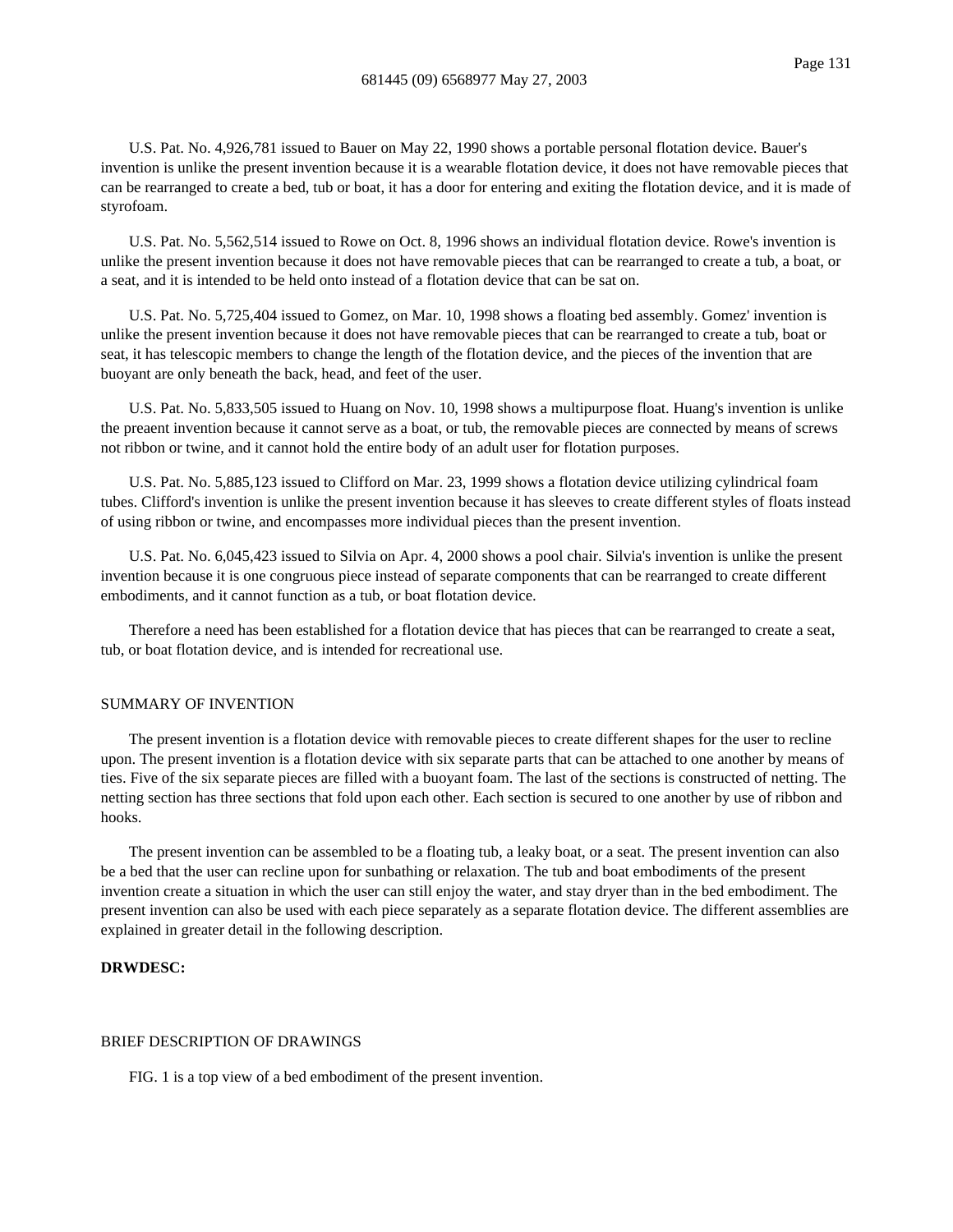FIG. 2 is a top view of a leaky boat embodiment of the present invention.

FIG. 3 is a top view of the present invention as a second bed embodiment.

FIG. 4 is an environmental view of the present invention as folded and contained for storage.

FIG. 5 shows the present invention as a life buoy.

#### **DETDESC:**

### DETAILED DESCRIPTION

The present invention is a flotation device that can be assembled in at least three distinct shapes, a tub, a seat or a life buoy. The present invention has six separate parts which are attached to each other by means of ribbon or twine to create different flotation uses. The six separate parts are constructed of a foam interior and a water resistant covering.

FIG. 1 shows an embodiment of the present invention as assembled in the rectangular shape or as a bed. The flotation apparatus (10) is assembled in this embodiment with a first large rectangular section (20) placed in a horizontal fashion at the upper portion. Immediately below the first large rectangular section are first (30) and second (40) tri-fold sections that are removably attached to the first large rectangular section (20) by use of hook and loop material. The first tri-fold section (30) is in this embodiment placed directly below and to the left section of the first large rectangular section (20) in a vertical fashion, perpendicular to the first large rectangular section (20). The three permanently attached sections of first tri-fold section (30) are shown as first left permanent section (31), first middle permanent section (33) and first right permanent section (35). Upon storage of the flotation apparatus (10), first left permanent section (31) of the first tri-fold section (30) can be easily folded upon first middle permanent section (33) and meet first right permanent section (35) as it also is folded upon first middle permanent section (33).

The second tri-fold section (40) in this embodiment is removably attached to the bottom right section of the first large rectangular section (20). The second tri-fold region has a second left permanent section (41), second middle permanent section (43) and second right permanent section (45) that are of the same dimensions as the first left permanent section (31), first middle permanent section (33), and first right permanent section (35) of the first tri-fold section (30) of the flotation apparatus (10). The second tri-fold region (40) is easily folded for storage in the same manner as the first tri-fold section (30).

Directly below the first (30) and second (40) tri-fold sections of the flotation apparatus (10) in this embodiment is a third tri-fold section (50) which is removably connected to first (30) and second (40) tri-fold sections by hook and loop material. The third tri-fold section (50) is fashioned of three large lower rectangular sections (51,53,55) that are each of the same dimensions as the first large rectangular section (20). The third tri-fold section (50) can be folded in accordion fashion for easy storage. In this embodiment of the flotation apparatus (10) the third tri-fold section (50) is attached in a horizontal and perpendicular manner to the first (30) and second (40) tri-fold sections. Removably attached to the bottom of the third tri-fold region (50) is the second large rectangular section (60).

In short, for all the embodiments of the present invention, hook and loop type material is provided so that different section can connect. In the first embodiment, shown in FIG. 1, hook and loop type material allows the first large rectangular section (20) connects to both the first (30) and second (40) tri-fold sections of the flotation apparatus (10). Hook and loop type material is also provided so that the first (30) and second (40) tri-fold sections connect to one another along the midline (41). Hook and loop type material is further provided so that the third tri-fold region (50) connects to the first (30) and second (40) tri-fold sections. Lastly, hook and loop type material is provided so that second large rectangular section (60) connects to third tri-fold region (50). The placement of the hook and loop type material is preferred so that the present invention does not become detached during use; that is, hook and loop type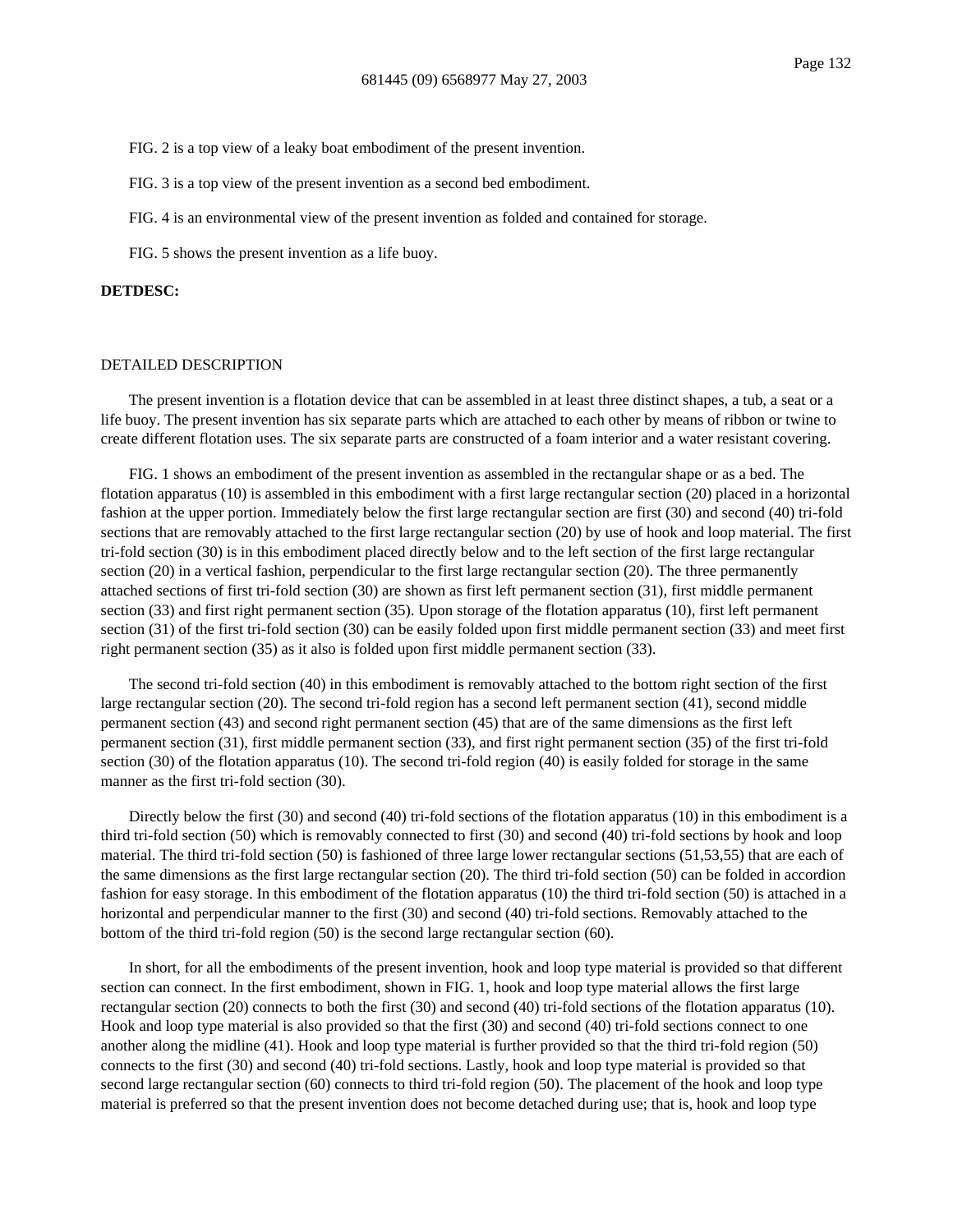material should generally be placed at points of contact between the connecting pieces. Hook and loop type material can also be located on different pieces so that the pieces remain together when they are folded upon one another for storage. Reinforcement connection pieces (65) are distributed at critical weight points along the present invention. Reinforcement connection pieces (65) can be hooks, belts, or any other suitable fastening means more reliable than hook and loop type material.

FIG. 2 shows the present invention in the leaky boat configuration. This embodiment is referred to as the leaky boat configuration because it has the netting region (70) as the middle of the embodiment. The netting region (70) allows water to enter the boat, so the user is continually cooled by the water. The netting region (70) is attached to the first (30) and second (40) tri-fold sections, and the first (20) and second large rectangular section (60) by means of reinforcement connection pieces (65). The reinforcement connection pieces (65) can be easily adjusted to create a tight fit or a loose fit of the netting region (70). The third tri-fold section (50) is not shown in FIG. 2 because it has been folded upon itself and sits under second large rectangular section (60).

As shown in FIG. 2, the first (30) and second (40) tri-fold sections are folded over upon themselves. The first left permanent section (31) is not seen in FIG. 2 because it is underneath first right permanent section (35) and connected to netting section (70). The first middle permanent section (33) is disposed between first left permanent section (31) and first right permanent section (35), and first right permanent section (35) is removably attached to the netting section (70), with the first permanent middle section (33) on the outermost part of the leaky boat configuration. The second tri-fold section (40) is removably attached to the netting region (70) at the second left permanent section (41) and the second right permanent section (45) not shown in FIG. 2 because it is under second left permanent section (41)[mdash]so that the second right middle section (43) is the outermost edge of the leaky boat configuration on the right side. The first large rectangular section (20) and the second large rectangular region (60) create a head and foot of the leaky boat configuration.

FIG. 3 shows a separate embodiment of the present invention in which the netting section (70) is removably attached to the first (30), second (40) and third (50) tri-fold sections, as well as the first large rectangular section (20) creating a tub or seat embodiment of the present invention. The third tri-fold section (50) is extended to full length, allowing the user to stretch their legs onto three large lower rectangular sections (51,53,55) of the third tri-fold section (50). The second large rectangular section (60) is removably attached to the third large lower rectangular section (55) of the third tri-fold section (50) to create a pillow section for the user's feet.

As in FIG. 2, the first (30) and second (40) tri-fold sections are removably attached to the left and right of the netting section (70) by reinforcement connection pieces (65). The first large rectangular region (20) creates a pillow section for the user to rest their head. This embodiment is the tub version of the present invention.

FIG. 4 shows the netting region (70) used as a carrying case for the separate pieces of the present invention. Reinforcement connection pieces (65) can be closed around the pieces and hook and loop type material is used as in other embodiments to keep the different sections together. Also shown in FIG. 4, is the handle (80) for ease in carrying the present invention. In other embodiments of the present invention, the handle (80) can either be detached or be simply left to hang. The handle is in communication with first left permanent section (31) and/or second right permanent section (45). A zipper (not shown) may be disposed on the present invention to work in together with hook and loop type material to keep the different sections together and allow them to form a bag shape in combination with the netting region (70).

FIG. 5 shows that the second large rectangular section (60) can be used independently as a life buoy; that is, it can simply be detached from the rest of the present invention. The user can tie the reinforcement connection pieces (65) at each side of the second large rectangular section (60) around the user's waist, and second large rectangular section (60) becomes a flotation device for those who need assistance swimming.

The present invention is not limited to the embodiment described above, but encompasses any and all of the